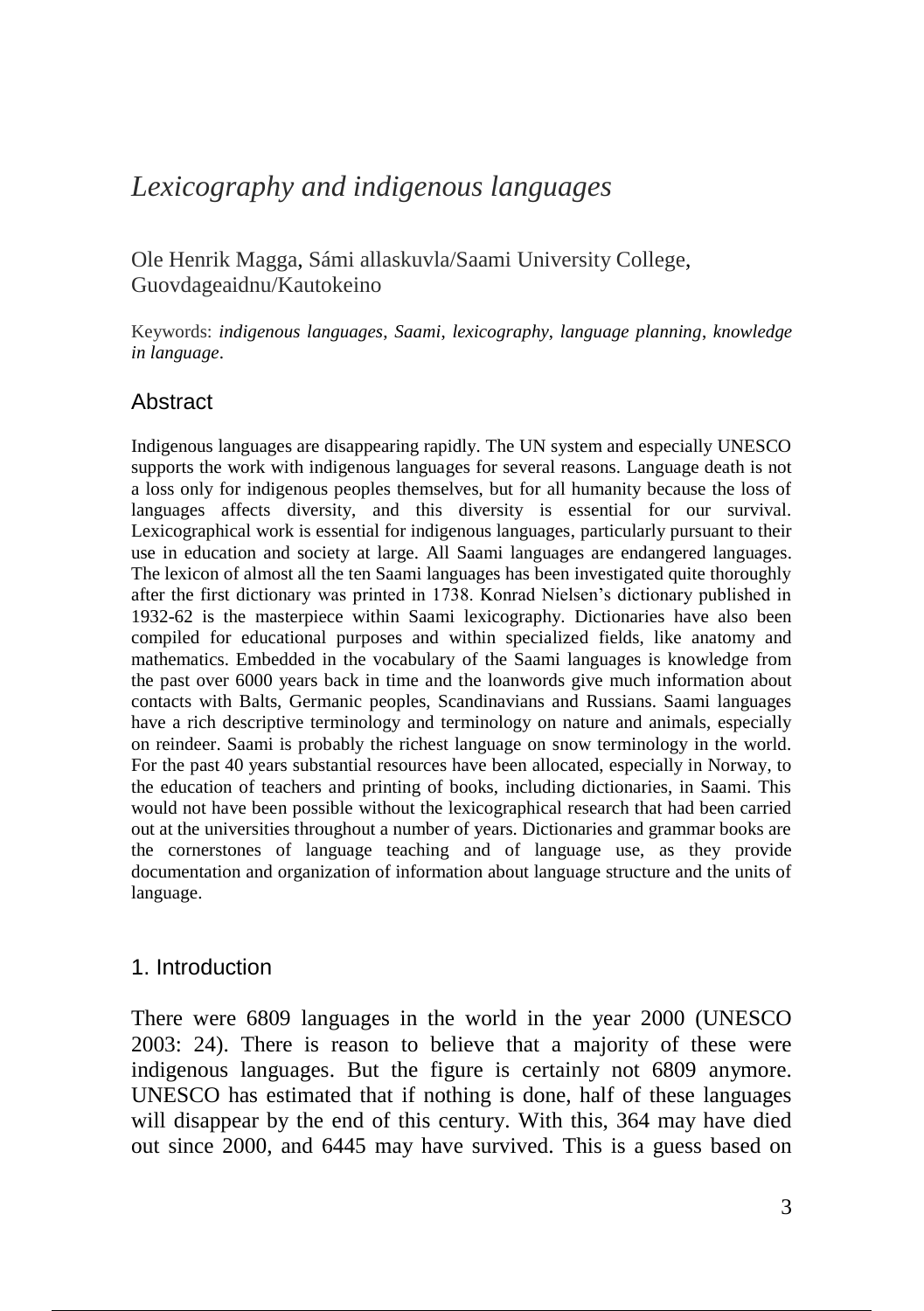statistics, but probably not far from the truth, sadly enough. Since 1982 indigenous peoples have worked together with each other, with experts, with governments and the UN system in order to formulate principles aiming at securing indigenous cultures and languages a chance to survive and develop. And finally, in 2007, a *United Nations Declaration on the Rights of Indigenous Peoples* was adopted the General Assembly. Article 13 (first paragraph) has this wording:

> Indigenous peoples have the right to revitalize, use, develop and transmit to future generations their histories, languages, oral traditions, philosophies, writing systems and literatures, and to designate and retain their own names for communities, places and persons.

UNESCO sees links between the earth's linguistic, cultural and biological diversity. About the loss of languages, UNESCO has a very clear view: "With the disappearance of unwritten and undocumented languages, humanity would lose not only a cultural wealth but also important ancestral knowledge embedded, in particular, in indigenous languages." (http://www.unesco.org/new/en/culture/themes/endangeredlanguages/, 2012-06-12). Even if this insight comes late, it is still very encouraging.

Like other parts of traditional knowledge, indigenous languages have been transmitted from generation to generation orally without documentation in the form of writing. This has also been my own personal experience. I was 22 years old when I had the privilege of being taught by a teacher, for the first time in my life, how to write the words I had been using since childhood. It happened in Oslo and I also learned how to look up words in a dictionary. Since then I have learned much about why this happened to me and why and how it has happened to many other indigenous individuals. Many of them still have no chance to learn how to write their own language. Whole communities have already lost their language and with it much of their knowledge. It is not only a loss from them, but a loss of parts of the total 'pool of ideas' or the universe of thought produced by human beings. The UNESCO publication I referred to initially has described the value of languages in this way : "Linguists and anthropologists have suggested that the diversity of ideas carried by different languages and sustained by different cultures is as necessary as the diversity of species and ecosystems for the survival of humanity and of life on the planet" (UNESCO 2003: 30). The contents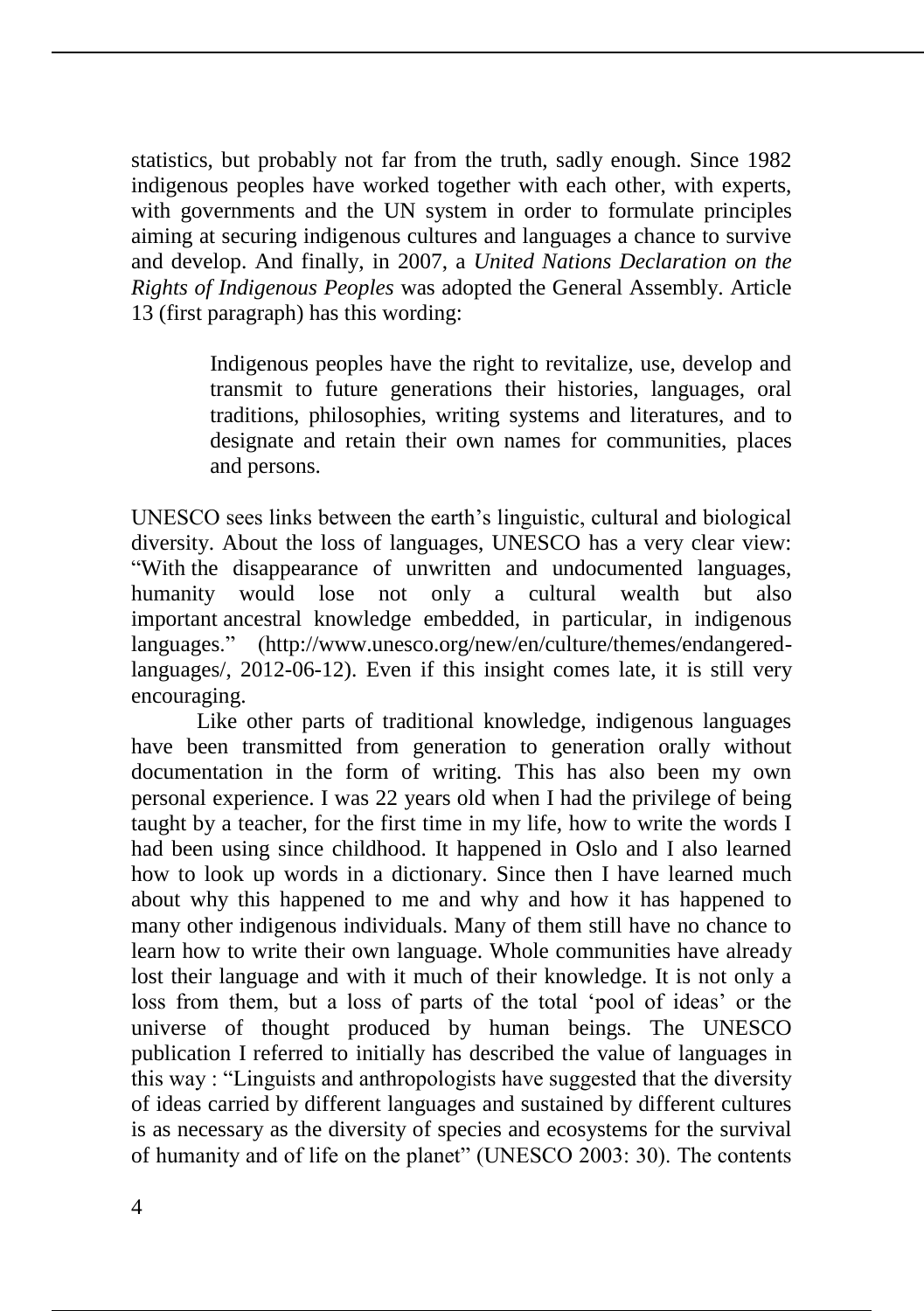and design of dictionaries has immense value for indigenous cultures, for language learning and teaching, for history, ethnology, land rights – for all kinds of knowledge that can be based on, derived from, or related to data about words, their meaning, form and history. Many indigenous languages have not been explored at all yet. We need and we welcome all kinds of linguistic work, and in particular lexicographic work. Based on the experiences we have had with this kind of work in our languages, I will present to you why we see lexicographical work as very important.

## 2. The Saami languages

Traditionally there are ten Saami languages, the number of speakers in parenthesis:



- 1. South Saami (300-500)
- 2. Ume Saami (few old speakers)
- 3. Pite Saami (few old speakers)
- 4. Lule Saami (2000-3000)
- 5. North Saami (17 000)
- 6. Anár Saami (300-500)
- 7. Skolt Saami (300-500)
- 8. Akkala Saami (extinct)
- 9. Kildin Saami (650)
- 10. Ter Saami (few old speakers)

Endangered (UNESCO Atlas): Definitely: 5 Severely: 1,4,6,7,9 Critically: 2,3,10 Extinct: 8

The Saami language group is a continuum in the sense that the phonological forms of word stems may easily be converted from one language to another. They belong to the Finno-Ugric branch of the Uralic language family. Finnish as their closest sister language together with the other languages of the Baltic-Finnic group: Estonian, Karelian, Veps, Ingrian, Votic, and Livonian. Other languages in the Finno-Ugric branch of this family are the minority languages Mordvin, Mari, Udmurt, Komi, Mansi and Khanty in Russia and Hungarian. Nenets, Enets, Ngasan and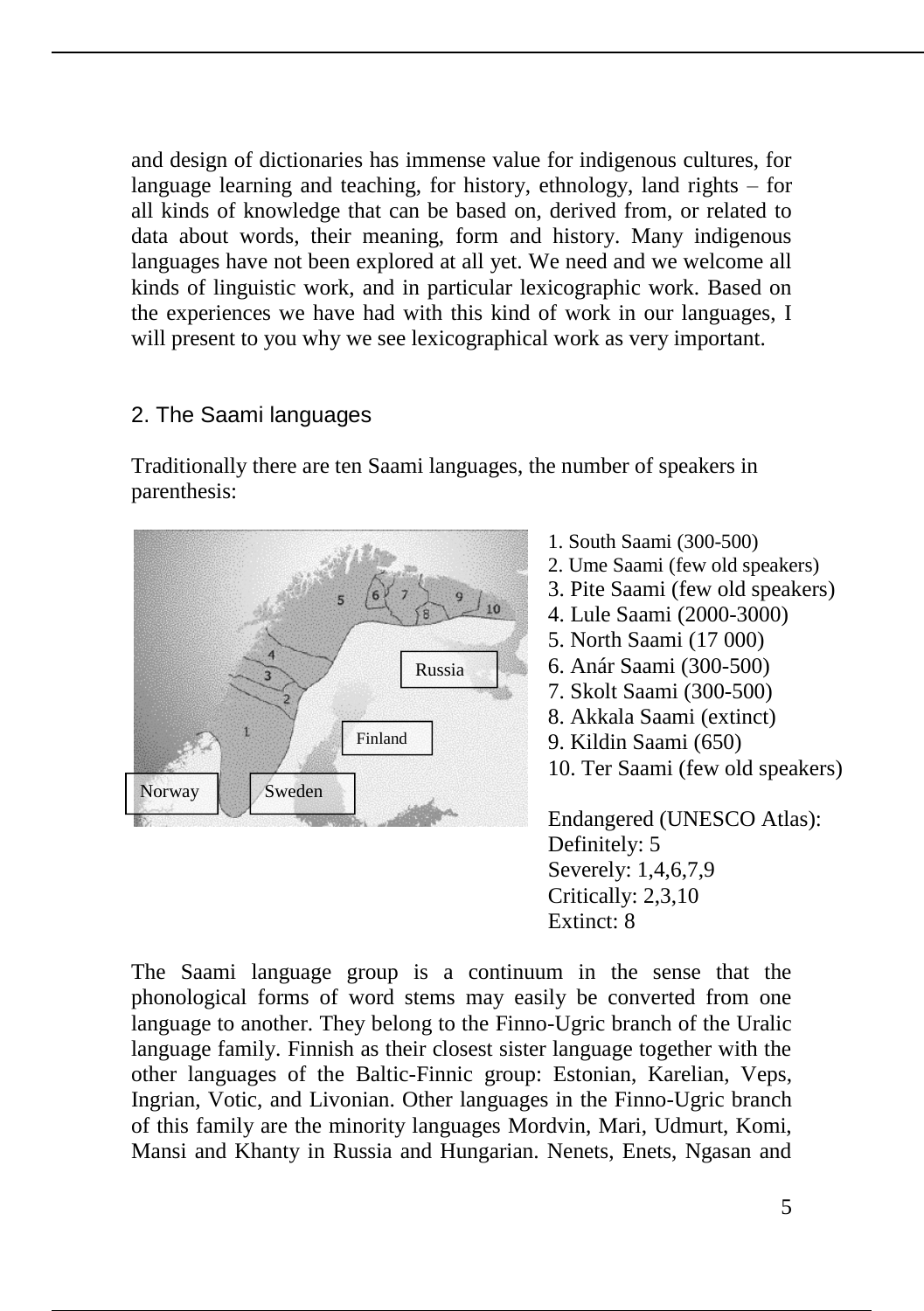Selkup in Russia make the Samoyed branch of the family. The Uralic proto-language is believed to have existed 6000 years ago.

### 3. Overview of Saami lexicography

The Saami lexicographical work started in 1557, literally by accident. After a shipwreck near the cost of the Kola Peninsula the English captain Stephen Borrough had to stay some time in a Saami community. His list of 95 words was published 30 years later in *The Principall Navigations Voiages and Discoveries of the English Nation*. It then took almost 200 years before the first real dictionary was made, in Sweden by the priest Pehr Fiellström, in 1738. Since that time Saami lexicography has made much progress and it is impossible to mention all the published works and their contents. However, they fall quite naturally in four categories:

- dictionaries intended for priests and missionaries
- dictionaries for scientific purposes intended as documentation of language and culture
- dictionaries intended for education institutions and the general public
- specialized dictionaries (LSP dictionaries) within one or more subject matters

### 3.1. *Dictionaries intended for priests and missionaries*

Fjellström's dictionary was explicitly intended for teachers and priests. It was an instrument in the very active Lapland policies pursued by the Swedish kings starting already with Carl IX around 1600. His first project was to kidnap ten Saami boys and try to bring them to Uppsala so they could become priests. It did not work. They all escaped before they reached Uppsala. A better outcome was achieved with the printing of books and building of schools and churches. The peak achievement within lexicography was the grand dictionary *Lexicon Lapponicum* by Lindahl and Öhrling in 1780. It was based on Ume and Pite Saami, even if the spelling standard was called "the South Saami book language", in which the whole Bible was printed in 1811.

From the beginning of the  $18<sup>th</sup>$  century the Danish-Norwegian kings had taken up the challenge from the Swedes and Russians in the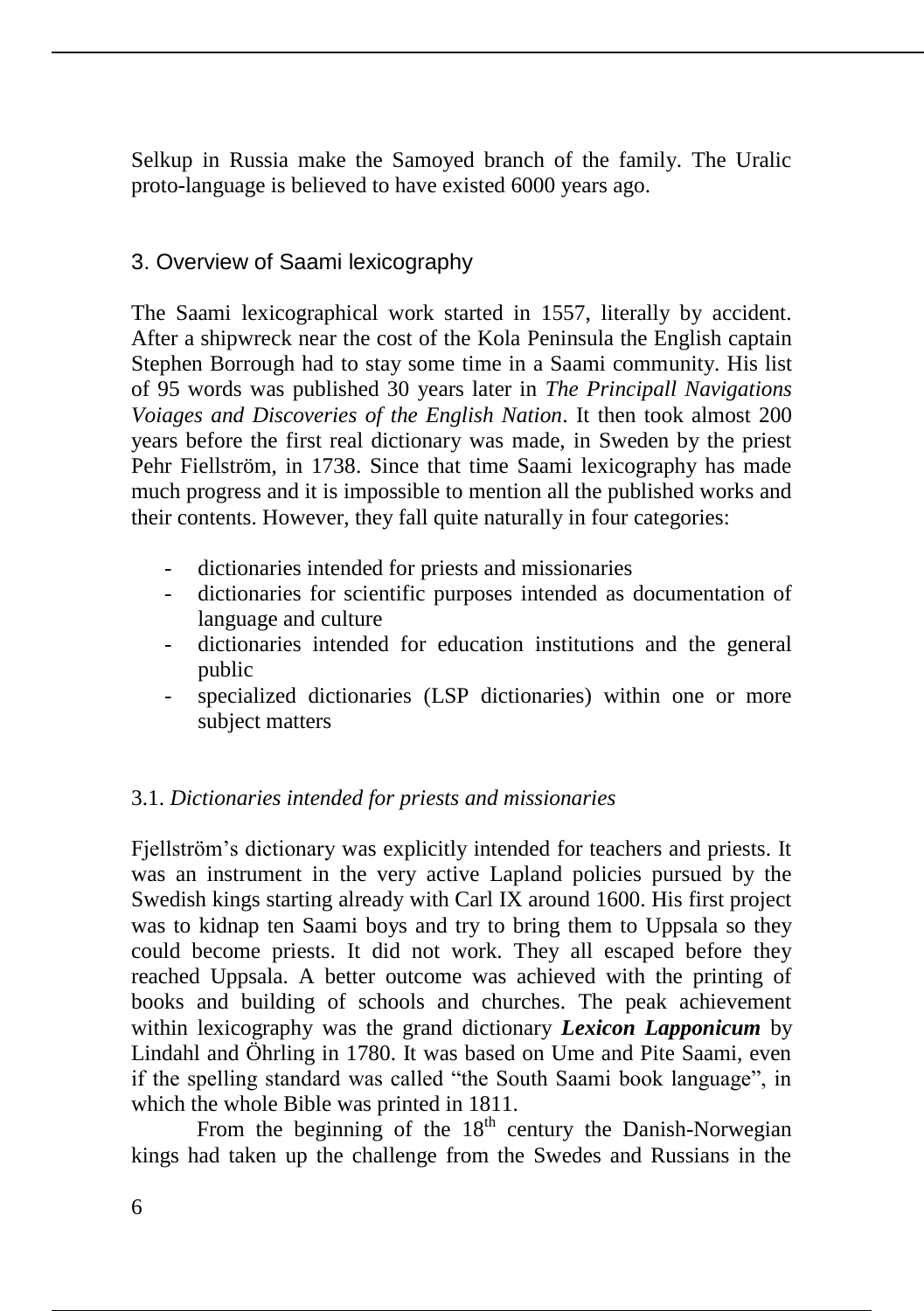race for Lapland and its resources. Missionary work was the most important instrument also for them. A *Seminarium Lapponicum* was established in Trondheim in 1752 with the aim of educating teachers. Professor Knud Leem was the headmaster. Already in 1756 he published his first dictionary. In 1769 the first part of his voluminous dictionary *Lexicon Lapponicum bipartitum* (Saami-Danish-Latin) was printed and part nr 2 twelve years later in 1781. The reason for this delay was the Venus passage in 1769. Along with the astronomer Maximillian Hell came a Hungarian linguist named Sajnovics, who after this visit claimed to have demonstrated that Hungarian and Saami was "the same language" and should be spelled in the same way, which caused a long dispute with Leem on orthography. Leem died in 1775 and did not see the printing of the second part of his work. Leem was a remarkable linguist for his time. His works both with Saami and Norwegian dialects were very accurate and he used only material which he had collected himself, while Lindahl and Öhrling used much material of obscure origin. Still, the academic world has continued referring to Lindahl and Öhring's dictionary much more than Leem's.

In the course of the  $19<sup>th</sup>$  century, the former officer in the Danish army, Niels Vibe Stockfleth, who had fought in the Napoleon wars, became the leading researcher, teacher and missionary in North-Norway. He published his *Norsk-lappisk Ordbog*, 1851 (Norwegian-Saami). Even if Stockfleth's work was groundbreaking, especially with regard to orthography, which he developed in cooperation with the famous Danish linguist Rasmus Rask, the work of his student and successor Jens Andreas Friis was much more accurate, resulting in 1887 in a Saami-Norwegian-Latin dictionary with 868 pages titled *Ordbog over det lappiske sprog.*  These two created a new spelling of North Saami with the special "Saami letters" *š, č, ž,ŋ, ŧ* and *đ,* and many people learned to read Stockfleth's and Friis' publications and especially the Bible translation from 1895.

#### 3.2. *Dictionaries for scientific purposes and documentation*

Finno-Ugric and Uralic studies were established in the course of  $19<sup>th</sup>$ century and in that spirit much work was done even with the Saami language. An important impetus to this was the Finnish research in history, language and culture which started at that time as part of the nation building process that eventually resulted in the Finnish state. Also Hungarian, Swedish and Norwegian researchers made very important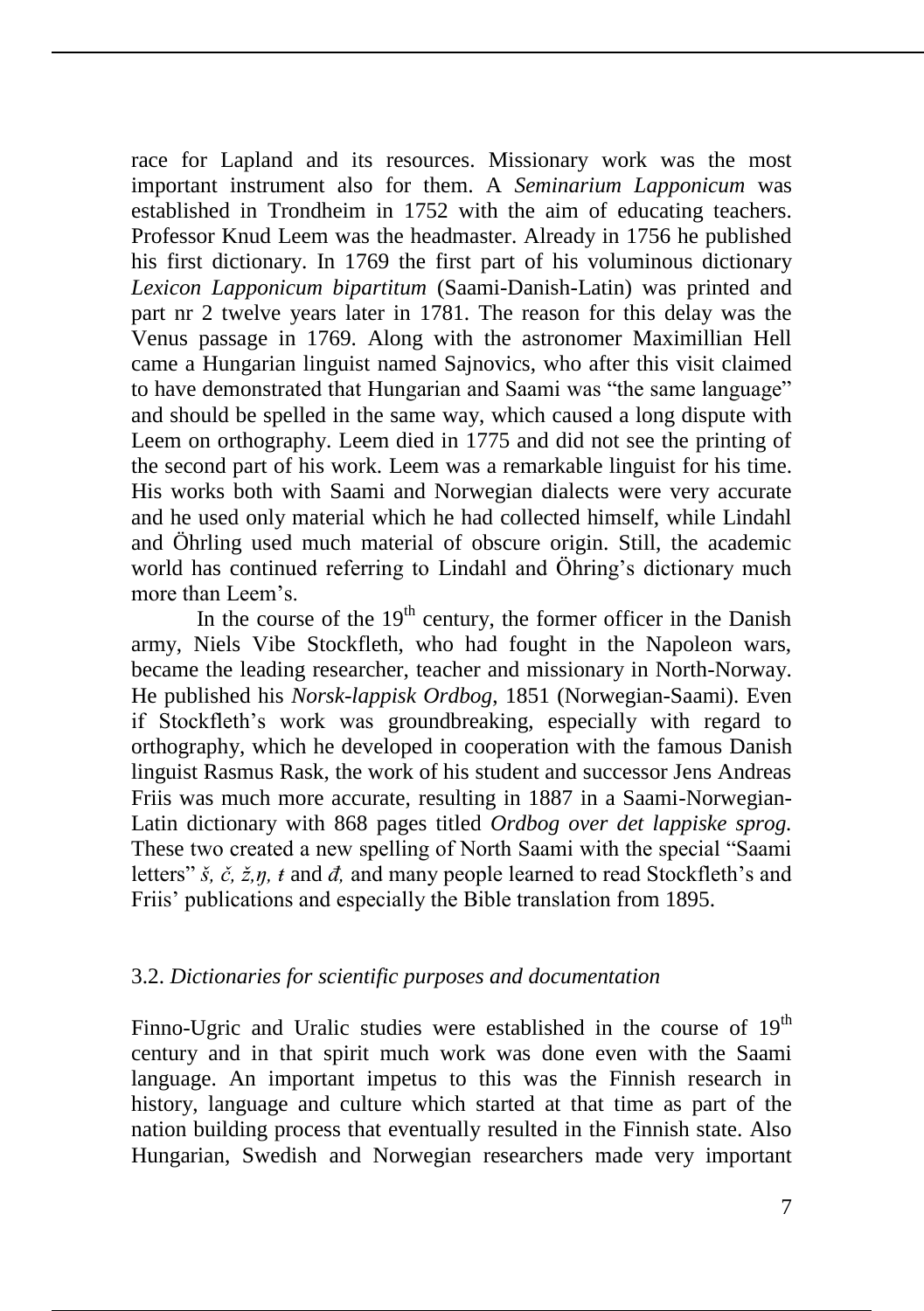contributions within Saami lexicography. Already in the 1820s the first record was made of South Saami words. From 1880 the Hungarian Ignácz Halász, the Finn Arvid Genets, the Norwegian Just Qvigstad and the Swede Karl Bernhart Wiklund were the first to document vocabularies from several Saami languages. They were as a rule all written with phonetic transcription and translated into German, which was the Fachsprache in this field for a long time. In the course of the next hundred years much lexicographical work was carried out within this tradition. Halász published his material, including vocabularies in a series of works titled *Svéd-lapp nyelv I-VI* 1885-96. Wiklund's *Lule-lappisches Wörterbuch* (Saami-German) was published in Finland in 1890. Arvid Genetz: *Kuollan lapin murteiden sanakirja ynnä kielennäytteitä/ Wörterbuch der Kola-lappischen Dialekte nebst Sprachproben* (Saami-Finnish-German) came in 1891. The Finnish linguist Eliel Lagercrantz made a remarkable contribution by collecting texts, writing grammars and publishing two very important works at that time, *Wörterbuch des Südlappischen (1923)* and a unique compilation of material from many Saami languages, *Lappisher Wortschatz I-II* (1939). T. I. Itkonen documented the Kola Saami and Skolt Saami vocabulary in an extensive publication in phonetic transcription and Finnish and German translations titled *Koltan- ja kuolanlapin sanakirja 1-2* (1958). Harald Grundström published a Lule Saami dictionary in four volumes, *Lulelappisches Wörterbuch* (1946-54) with German and Swedish translations, based on his own material and material collected by Wiklund, Collinder and others. The lexicon of Ume Saami was studied by Wolfgang Schlachter resulting in *Wörterbuch des Waldlappendialets von Malå and Texte zur Ethnographie* (1958). Gustav Hasselbrink carried out an enormous compilation of all previous published material in South Saami resulting in *Südlappisches Wörterbuch = Oårj'elsaamien baaguog'ärjaa* (1981-1985). He rewrote examples into his own phonological transcription and made translations in German. An Anár Saami dictionary has been compiled by Erkki Itkonen, an important and the most productive researcher within Saami historical linguistics, titled *Inarilappishes Wörterbuch* I-IV (1986- 91).

All these works mentioned have their value for anyone who works with these languages scientifically. For a broader public however, there are in general two aspects that limit their value. Phonetic transcription is not well known among ordinary people and even broader transcriptions can be difficult to read. The access for ordinary readers is even more reduced by the translations, especially when they are only into German.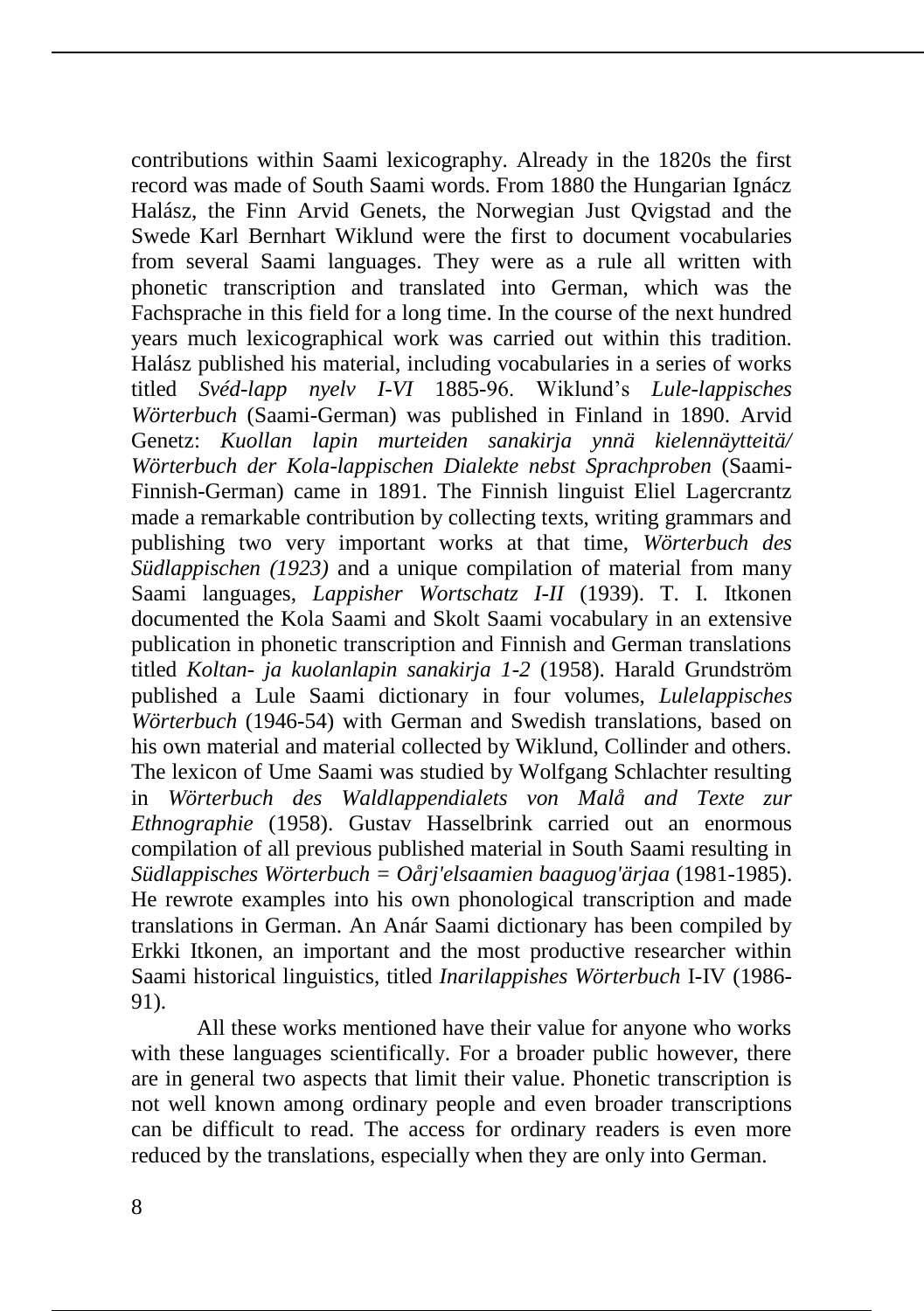The masterpiece within this tradition is the five volume *Lapp dictionary* (1932-62) by the Norwegian scholar Konrad Nielsen, who was a professor at the University of Oslo. It was based on Nielsen's thorough scrutiny of the vocabulary in three main North Saami communities Deatnu-Tana, Kárášjohka-Karasjok and Guovdageaindu-Kautokeino. His phonological analysis represented a breakthrough and is still valid today, and his translations into Norwegian and English are very accurate. His dictionary and orthography is still used by scientist in this field. It is still "the dictionary" for all users of North Saami, even if the spelling has been changed twice since its first parts were printed. It gives a very accurate description of both form and meaning of North Saami lexicon and it has played a key role for teaching, research, language planning for 70-80 years. It was reprinted in 1979 by common effort from many institutions in Scandinavia.

Numerous word studies have been carried out. The grand old man in lappology J. Qvigstad published his *Nordische Lehnwörter im Lappischen* in 1893, and N. E. Hansegård, an important scholar in research within bilingualism, published his *Recent Finnish Loanwords In Jukkasjärvi Lappisch* in 1967. Juhani Lehtiranta then with his *Yhteissaamelainen sanasto* (Common Saami vocabulary) 1989 demonstrated that at least 1479 word stems are common to all Saami languages.

### 3.3. *Dictionaries intended for education institutions and the general public*

Soon after the borders were settled in Saamiland in 1751 and 1826, a combination of Norwegian national romanticism, a fear of Russian and Finnish hegemony and vulgar-Darwinian ideas led to the launch of a massive assimilation campaign towards the Saamis and immigrated Finns, also called Kvens. The Saami and Kven languages were forbidden from being used in schools from 1890s to around 1970, when Saami was reintroduced into education. In Norway and Finland, recent political reforms in the 1980s and 1990s led to recognition of the Saami as a distinct people. In 1988 the Norwegian Parliament passed a constitutional amendment adding a new section 110A to the constitution with this wording: *"It is incumbent on the governmental authorities to take the necessary steps to enable the Saami population to safeguard and develop their language, their culture and their social life."* Similar amendments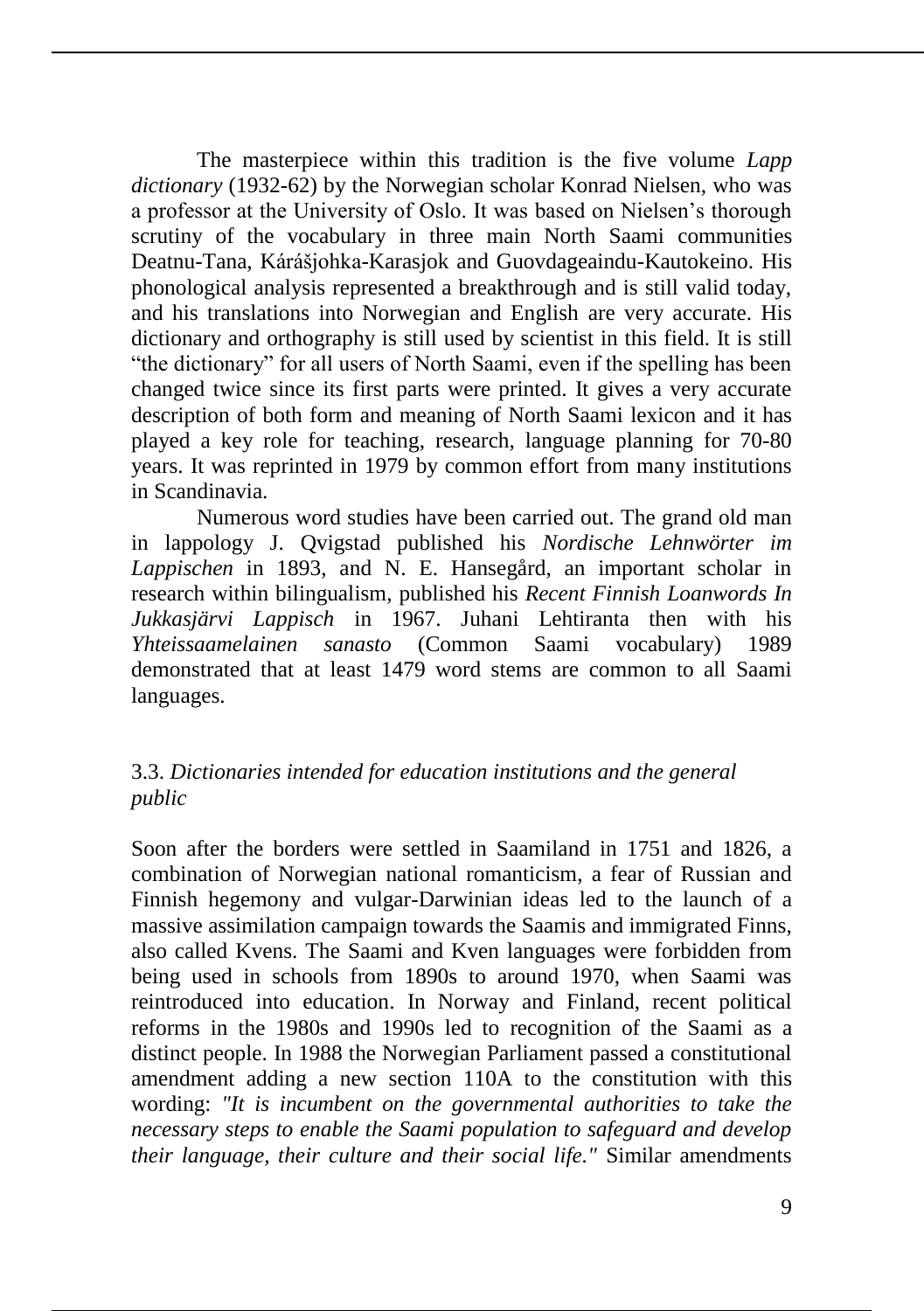have been made to the Finnish constitution, while the Swedish constitution only recognizes 'minorities' without special mention of the Saami people. In 1992, a language legislation was passed in Norway and Finland and in the year 2000 the same took place Sweden. For the past 40 years, substantial resources have been allocated, especially in Norway, to the education of teachers and printing of books, including dictionaries. This would not have been possible without the research that had been carried out at the universities, even during the "cold winter". Many dictionaries have been compiled for educational purposes, as well as for the general public, with translations into and from Finnish, Norwegian, Swedish, Russian and German. Here are some of them (the numbers refer to the list of Saami languages):

**1. South Saami:** Bergsland, K. & Mattsson Magga, L.: *Åarjelseamiendaaroen baakoegærja.* (Norwegian-Saami). 1993, Israelsson, P.-M. & Nejne, S.: *Svensk-sydsamisk, sydsamisk-svensk: ordbok och ortnamn*. (Swedish-Saami-Swedish) 2008, Mattsson Magga, L.: *Norsk-sydsamisk ordbok.* (Norwegian- Saami). 2009, **4. Lule Saami:** Korhonen, O.: *Lulesamisk-svensk, svensk-lulesamisk ordbok* (Saami-Swedish- Saami) 1979, Spiik, N.E.: *Lulesamisk ordbok* (Saami-Swedish), Kintel, A.: *Norsk-lulesamisk ordbok*. 2011. (Saami -Norwegian, electronic), **5. North Saami:** Korhonen, O.: *Samisk-svensk, svensk-samisk ordbok* (Saami-Swedish-Saami).1973, Lukkari, P.: *Sami-suoma sadnekirji.* (Saami-Finnish).1975, Frette, T.: *Norsk-samisk ordbok* (Norwegian-Saami). 1975, Svonni, M.: *Sámegiel-ruoŧagiel-skuvlasátnelistu. Samisk-svensk skolordbok*. (Saami-Swedish- Saami). 1984, Jernsletten, N.: *Samisk-norsk ordbok.* (Saami-Norwegian). 1988, Sammallahti, P.: *Saami-suoma sátnegirji. Saamelais-suomalainen sanakirja.* (Saami-Finnish) 1989, Kåven, B. et. al.: *Saami-dáru sátnegirji.* (Saami-Norwegian). 1995, *Stor norsk-samisk ordbok.* (Norwegian- Saami dictionary). 2000, Sammallahti, P. & Nickel, K. P.: *Saamish-deutches Wörterbuch.* (Saami-German). 2006, Sammallahti, P. & Nickel, K. P.: *Deutsch-Saamisches Wörterbuch*. (German-Saami dictionary). 2008. **6. Anár Saami:** Sammallahti, P. & Morottaja, M.: *Säämi-suoma-säämi škovlasänikirje*. (Saami-Finnish-Saami). 1983, **7. Skolt Saami:** Moshnikoff, J.: *Sää'nnoohcâmk`e'rjj. Sanahakemisto koltaksi ja suomeksi.* (Saami-Finnish). 1980. **9. Kildin Saami:** Kuruch, R.: *Saamsko-russkij slovar'*. 1985 (Saami-Russian) (the list is not exhaustive).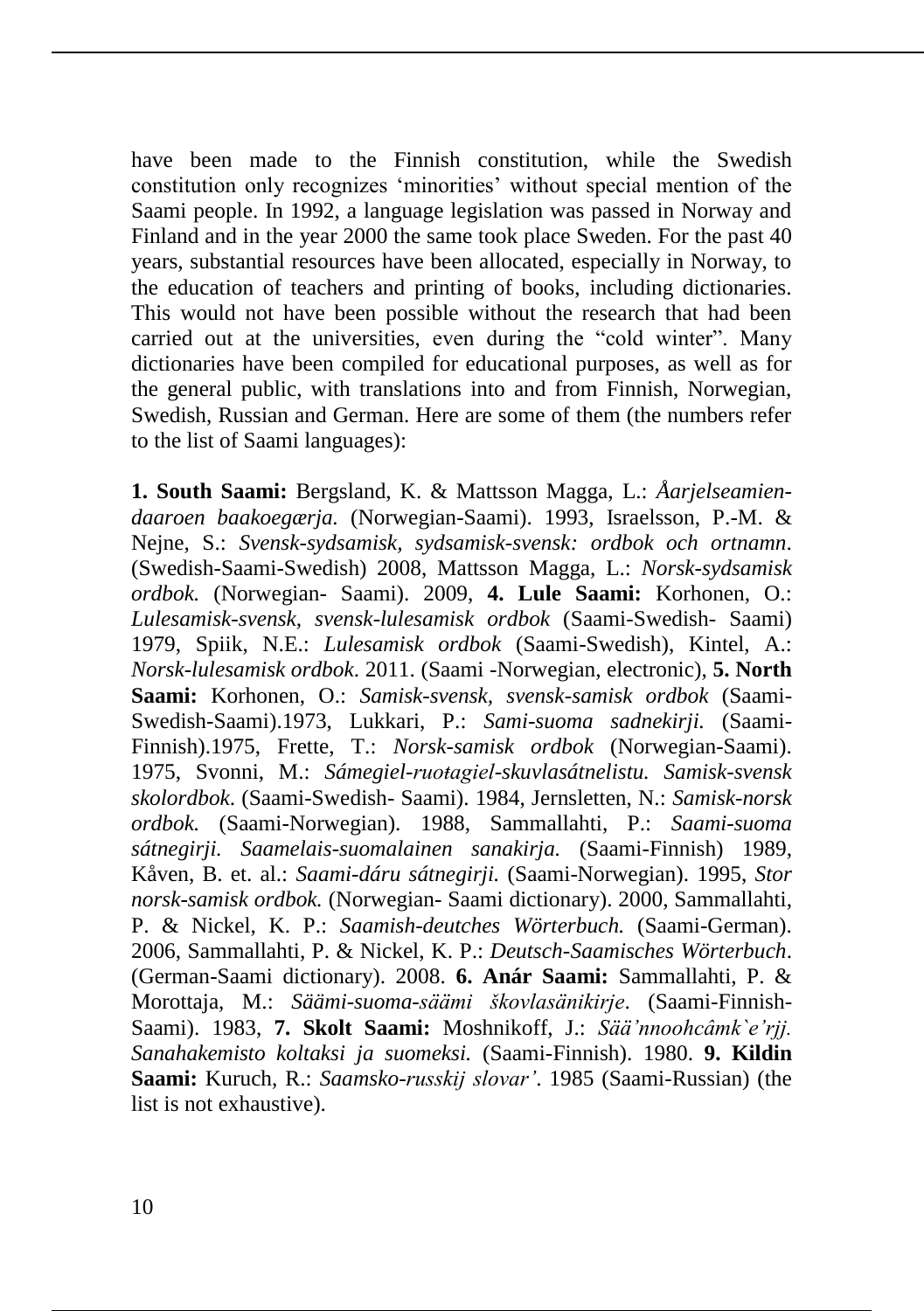4. Specialized dictionaries (LSP dictionaries) within one or more subject matters

As Saami has gained some official status at least locally, the demand for terminology and dictionaries in a variety of fields has increased. In several fields, word collections and vocabularies have been printed, some of them as a part of language planning work:

Guttorm, I.: *Girjelohkki sátnelistu* 1983 (Reader's dictionary), Sammallahti, P.: *Giellaoahppi sátnegirji* (Computers) 1985, Utsi Gaup, E. et al.: *Matamatihkkasánit* 1990 (Mathematics), Gaski, H. et. al.: *Girjjálašvuođa tearpmat* 1992 (Literature), Korhonen, O.: *1993 ruoŧasámegiel hálddahussáni* 1993 (Administration), Vest, J.-A.: *Saami synonymat.* 2006 (Synonyms), Utsi, E. & Jenssen, H.: *Apotehkasátnelistu-Apteekkisanasto* 2000 (Pharmacy), Boyne, H. P. & Soleng, A.: *Dáru-Saami pedagogalaš-psykologalaš sátnegirji* 2006 (Pedagogics), Sammallahti, P.: *Gielladutkama terminologiija* 2007 (Linguistics), Guttorm, G. & Labba, S.: *Ávdnasis duodjái* 2008 (Handicraft).

Like Saami, most indigenous languages have been kept outside of the modernization of society that took place during the  $20<sup>th</sup>$  century. Introduction of indigenous languages into the education system and society is therefore for many reasons far more complicated than most people seem to understand. The mentioned works from scientists from various countries have demonstrated the value of academic work at its very best. Almost all the dictionaries in category 3 and 4 are based on earlier research and dictionaries. Saami is really in a very fortunate position compared to many other indigenous languages. Several of the Saami languages can be used for teaching and publication purposes on highest level without much difficulty. Sámi allaskuvla/Saami University College where I work, carries out both education and research in Saami. Lexicographical work has been and is a meaningful activity that we can not do without.

### 4. Knowledge embedded in indigenous lexicography

Indigenous peoples are often said to have no history. And it is true that majority historians for a long time did not pay much attention to our history. (In present times also this is changing). We have scarce written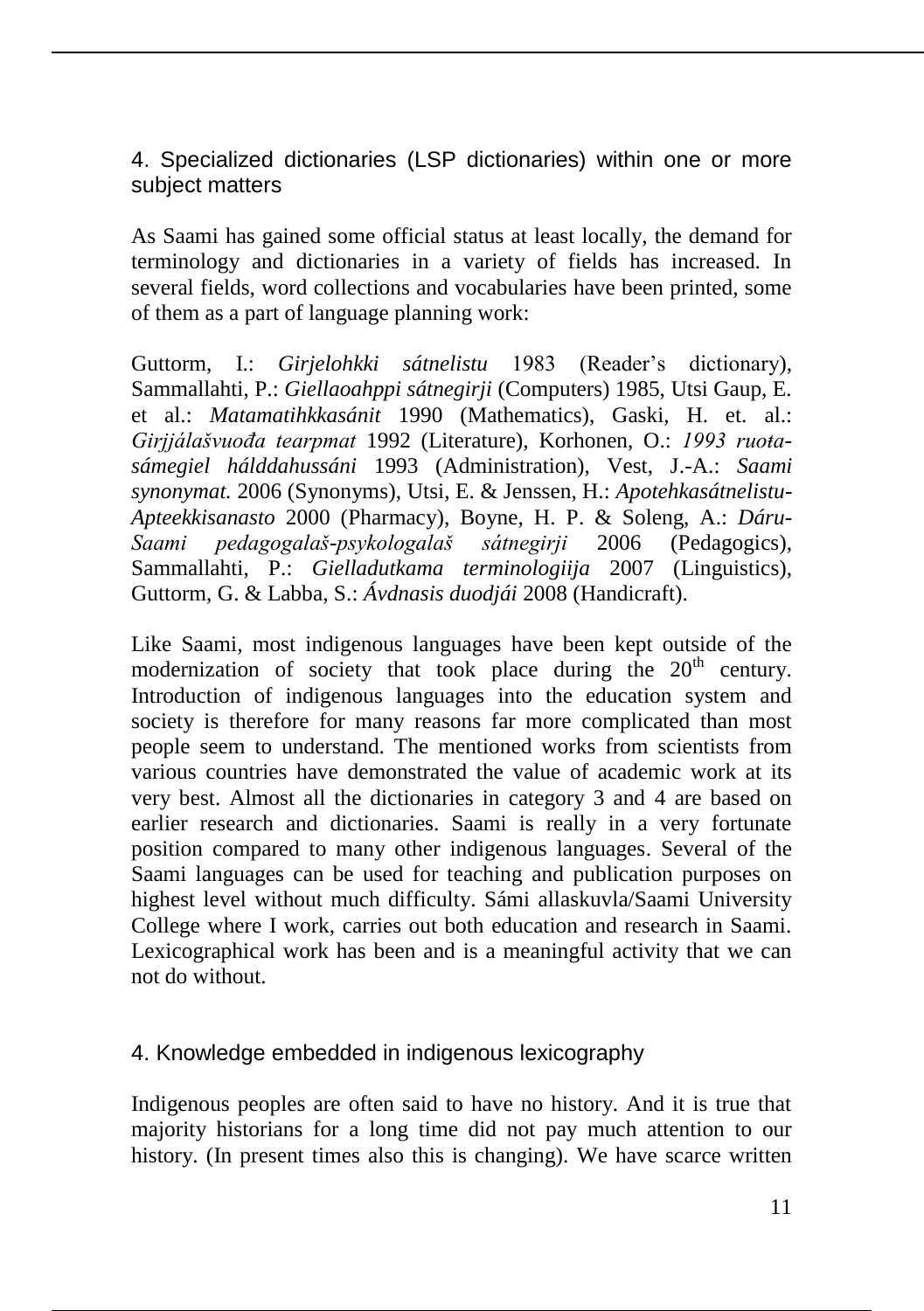documentation from the past. UNESCO has emphasized the role of indigenous languages as reservoirs of ancestral knowledge. And UNESCO is right about this. In language, there is much information, even from far back in time.

In Saami society, family relations and hence kinship terminology are important. There is a distinction between words for uncles and aunts based on their age in relation to ego's father and mother. Mother's elder sister is *gåaskie* and younger sister is *muahra*. Father's younger brother is *tjietsie* and elder brother is *jiekie* (the forms are South Saami). Both *gåaskie*, *tjietsie* and *jiekie* derive from Proto-Uralic 6500 years ago. 'Daughter-in-law' is *mænnja* and 'younger sister-in-law' (younger than ego's wife) is *nååte* in South Saami. All date back to this period. Family relations of today had already the "same" terms 6500 years ago. English terms like *daughter-in-law* seem to be very young compared to this. From this time we can follow the development in several fields.

Copper was used 6500 years ago and called something that today is *veaiki* in North Saami. The Sami learned about selling from a Proto-Indo-European people (*doekedh*). 5500 years ago our foremothers and fathers had reindeer (*bovtse*) and dogs (*bïenje*), they had nets (*soaje* 'net needle', *voektenje* 'bar for drying nets'). 5000 years ago they had boats (*vïnhtse*) with a steering oar (North Saami *mealli*), and they also they needed to pay (*maeksedh*) (Sammalahti 1998).

Recent research in Saami lexicography has even uncovered possible traces from a substratum from pre-Saami time. One example is the element *-ir* which may have had the meaning 'mountain' (Aikio 2009). When it comes to salmon and hay (*loese, suejnie*), this was probably learned from the Finns, who in turn had learned about these from a Proto-Baltic people. The words *saertie* 'heart' and *liejpie* 'alder' indicate direct contacts with the Balts.

The contact with Germanic peoples was probably established before contact with Scandinavians. Words like *ebrie* 'rain' *buejtie* 'fat', *boelte* 'slope' and *laajkoe* 'rent' suggest this. Farm animals like sheep (*saavtse*), cow (*govse*) and goat (*gaajhtse*) and to milk them (*mielhkie* 'milk') the Saami learned from Scandinavians, and the same was the case with metals like gold (*gullie*), silver (*sïlpe*), tin (*ditnie*) and iron (*ruevtie*).

Also Russian has contributed to the vocabulary, directly as is the case with *ohpit* 'again' and through Finnish or Karelian as demonstrated by North Saami *báhppa* 'priest' (Fi. *pappi*) and *raejie* 'border' (Fi. *raja*).

The Proto-Nordic loans in Saami (and Finnish), and later loans from Nordic, have been widely discussed, and have proven to be very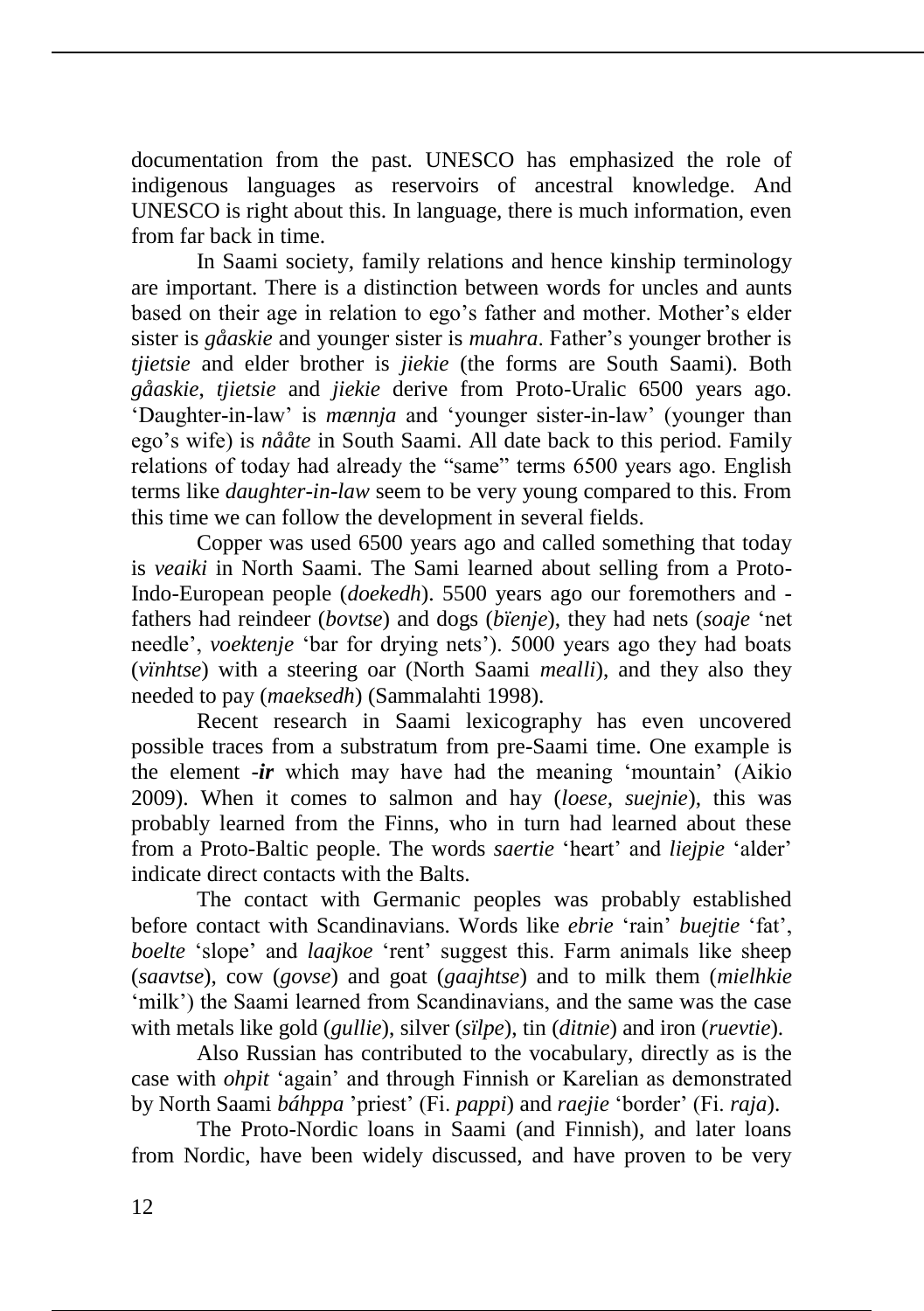useful tools in the work of dating and confirming historical events in the past. The word for scissors *skaarja* was borrowed before the change *\*a>e* took place in Nordic (*i*-umlaut). In the place-name *Máhkarávju* (name of the island where North Cape is situated), *ávju* reflects the Proto-Nordic n form of Norwegian *øy* 'island', thus attesting early Norwegian presence in the north. The name of the river Namsen in Trøndelag, South Saami *Laakese* seems to reflect a proto-Nordic *\*laguz*, which is a strong evidence of early Saami use of the land in the south and therefore of much value in the on-going debate on issues of Saami land rights in Norway and Sweden.

There are Saami loanwords in other languages, most in Finnish with 373 lexical items, most of them words relating to reindeer herding (24 %) and topographical terms (17 %). (Aikio 2009). A few loans are found also in Swedish and Norwegian, like *rev* 'fox' and *jokk* 'river. Our international contribution is *tundra*, a word that obviously originates from Kola Saami and has passed on to other languages through Russian. Also *morse* comes from Saami.

Several studies on terminology have given valuable information about the past (Korhonen 1981, Sammallahti 1999, Nesheim 1967). The points of contact with the outside world throughout history are nicely attested by the distribution of loanwords on a map, like this for *wadmal* (woven wool fabric):



(from Nesheim 1967)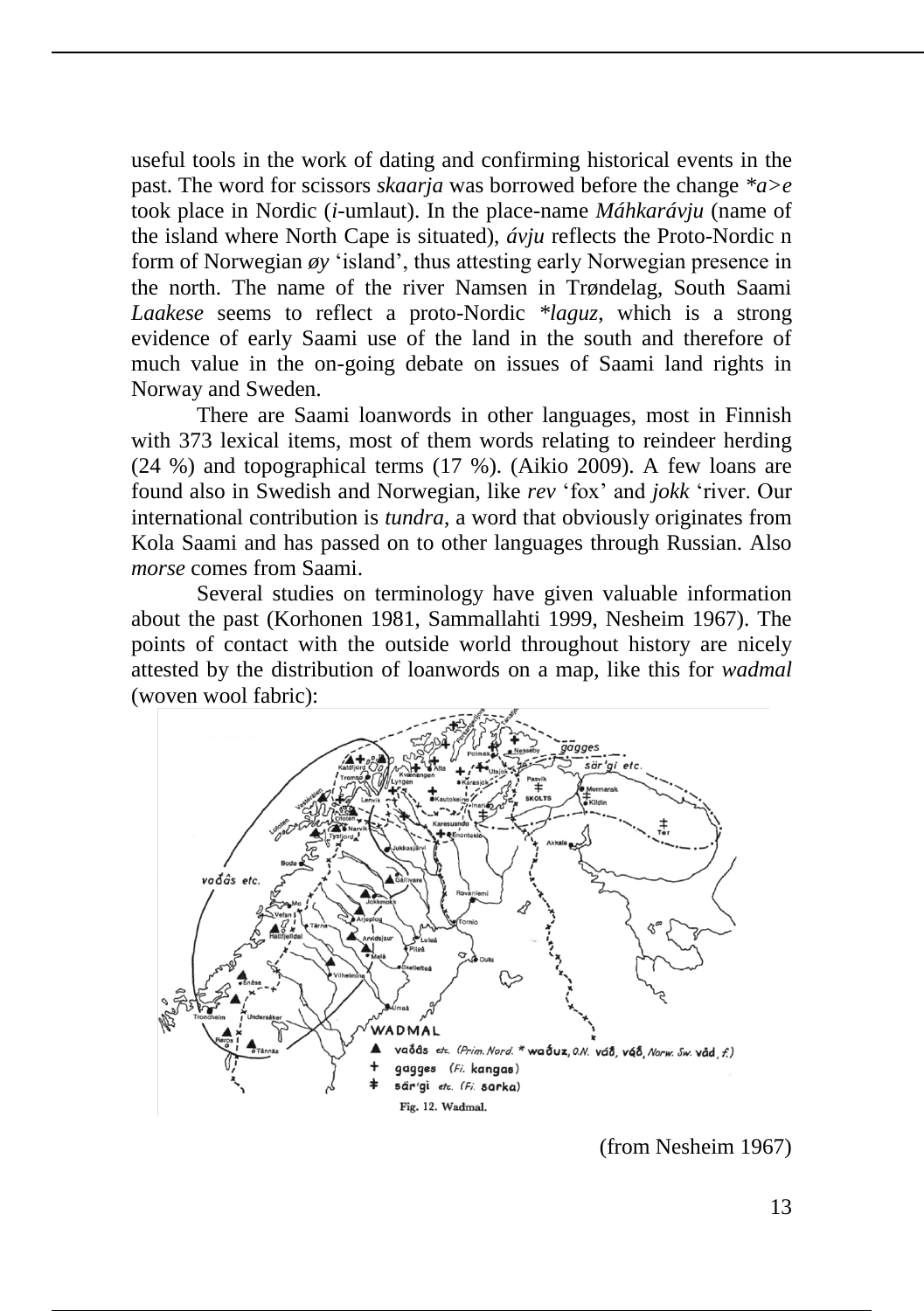The physical environment has an influence on cultures and languages. The Saami culture has had a long and intimate relationship with the arctic environment. The languages have terminologies for nature, human beings, animals (especially reindeer), and snow and ice. A male reindeer have names based on age from 1 to 7 years in this sequence beginning with calf: *miesse, čearpmat, varit, vuorsu, gottos, goasohas, máhkan, nammalahppi* (North Saami). Body size, shape, condition, color, antlers, nature of the coat and individual personality can be described accurately with hundreds of terms (Magga 2006). Nielsen's dictionary contains detailed accounts of terminologies on all these fields, and they were even classified according to meaning by Asbjörn Nesheim in the latest volume.

Already at introductory courses in linguistics, the students are told that indigenous peoples in rainforests have both terms and knowledge about plants and animals that are important for discovery and development of new medicines and drugs. All this is true. And we, the Saami, are in competition with our good neighbors, the Inuits, when it comes to snow and ice terminology. It began with the famous anthropologist Franz Boaz' documentation of a few words from Inuit, which were picked up by the even more famous Benjamin Whorf, who referred to the number of snow words as "two hundred". Ivan Krupnik at the Smithsonian Institution and Ludger Willer-Mülle have settled this misunderstanding in a wise way: The Inuits are still the ice people, but when it comes to snow they write: "So, if some linguists or journalists are interested in counting someone's "words for snow", we have a message for them. Please switch to another language! The Norwegian Saami, who tend their reindeer herds over the northernmost realm of Europe, reportedly have 100 words for snow (Magga 2006)" (Krupnik et. al. 2010: 403). Inger Marie Gaup Eira defended her PhD-dissertation *The silent language of snow* in June this year, reporting over 300 terms from Guovdageaidnu that have to do with snow. Here is her classification of some of the terms: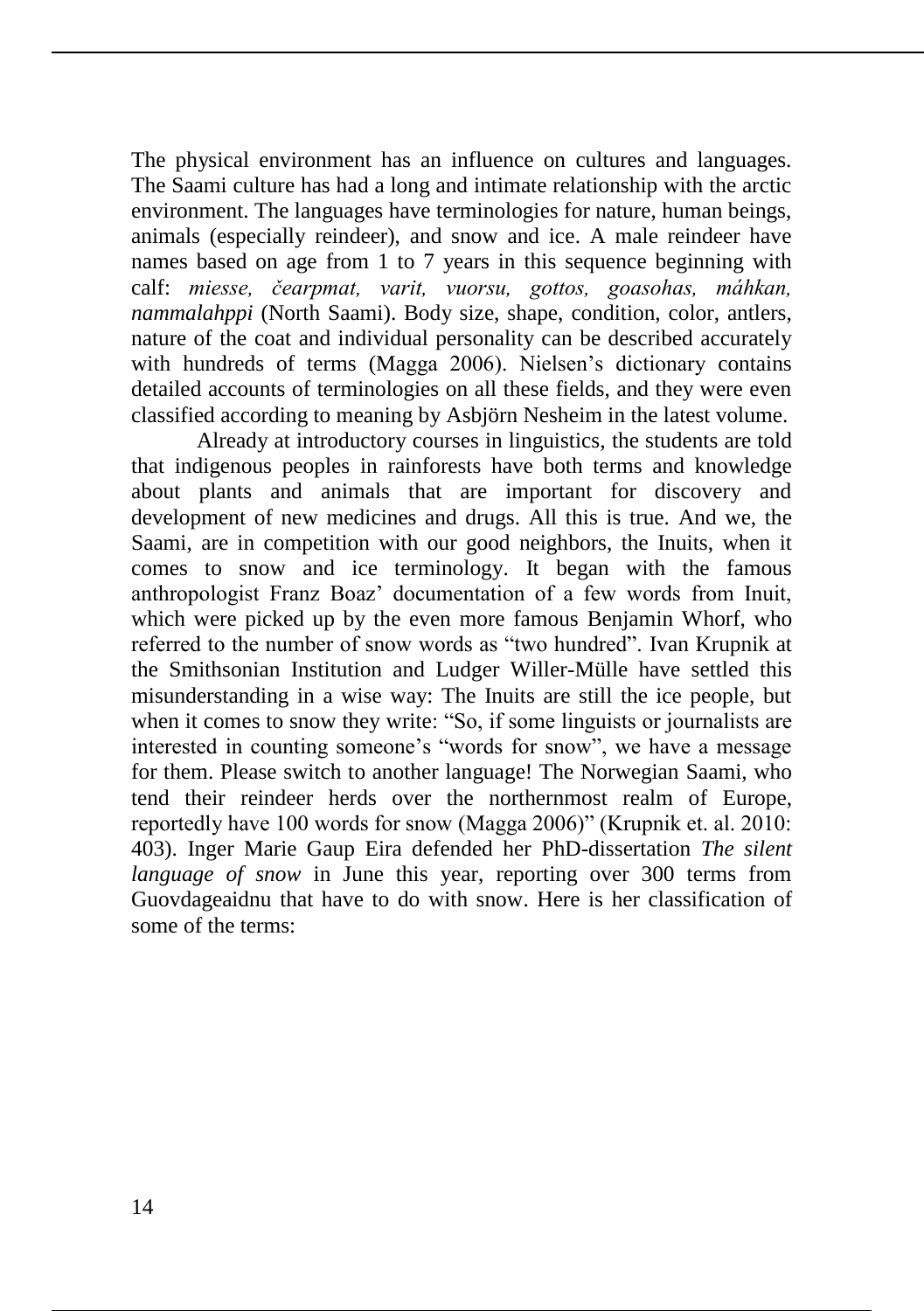

And North Saami is not unique in this respect among the Saami languages. South Saami is extremely rich on terminology on layers of snow and ice. These are the terms on crust types on the top of the snow pack, beginning with the thinnest layers and ending up with hard ice:

*skaevie* first trace of crust on snow, *tråapkedh* thin crust beginning to form (in the spring in the evening) that does not bear skis, *skråehrie* thin crust, *skaerrie,* crust (on snow)*, skåerie ,* fine crust on snow (that creaks when you walk on it), *snjaefie* very thin crust so that it is barely possible to go skiing and the snow is not sticky (after thaw), *snjåehrie* thin crust (in the evening in the spring), *spieltie* ice crust (from frozen rain), *tsaapke,* crust that does not bear, *traapke* weak crust so that the skis sink through occasionally, *tsievie* snow so hard that it bears small reindeer, *radte* the kind of going that the crust (after thaw, especially in the autumn) destroys pasture, *slaptjedh* crust that is beginning to thaw, *tjarve* crust (that bears), *gïelper-tjarve* hard crust, *guelpere tjarve* very hard crust, *njahpedihkie* crust hard as ice.

Researchers working with international snow and ice terminology have already for some time been working together with Saami linguists in order to learn from natural terminologies on ice and snow (Jernsletten 1997). The Saami languages are also rich in terminology on position and movements in a landscape, and descriptions of appearance, states and movements of animals and human beings.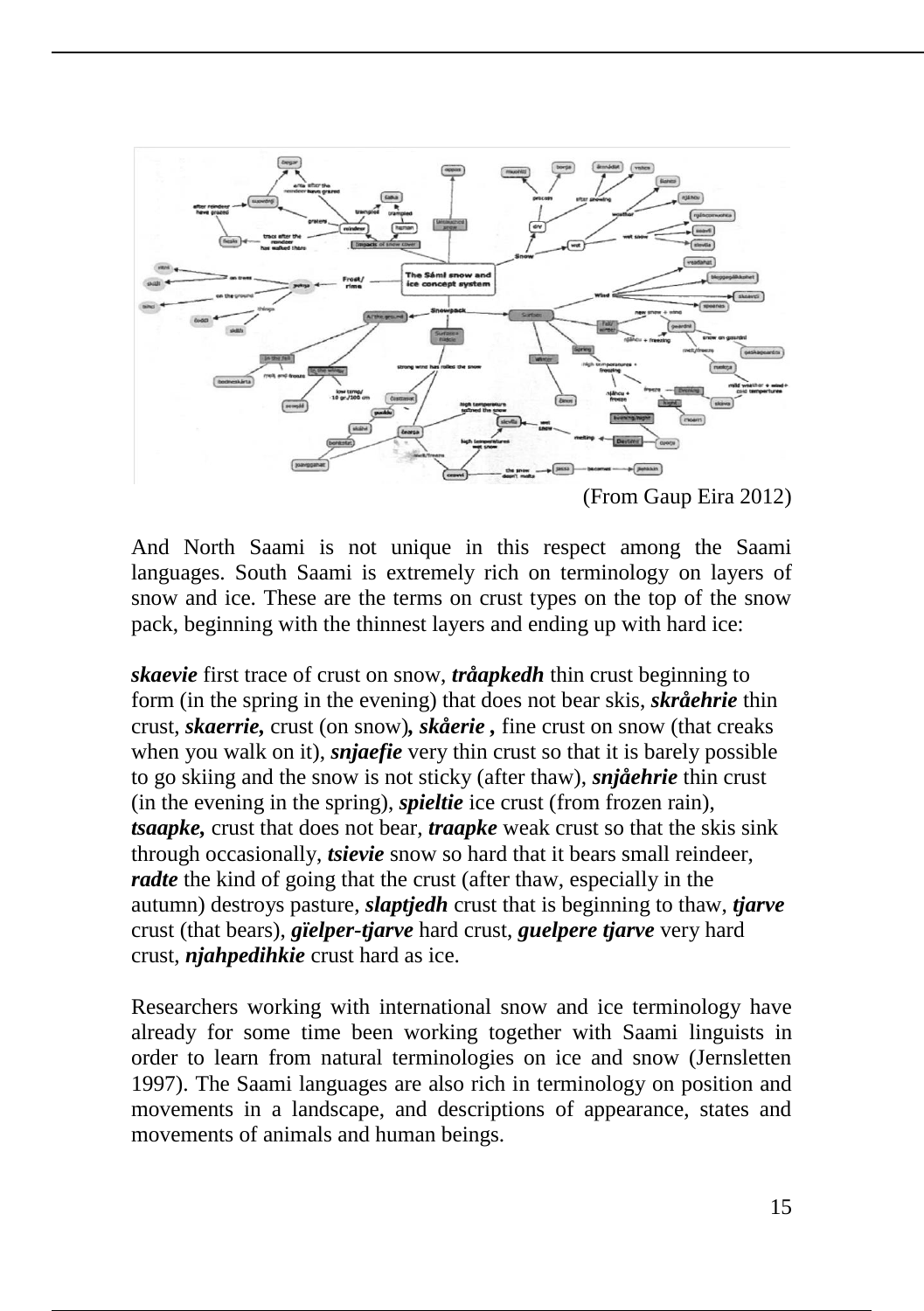All languages need new terminology and especially languages that have been used within limited domains. Saami has a rich morphology and many possibilities for making derivations. A prerequisite for making new lexemes by derivation is to know existing morphological and semantic patterns of the language. If one needs a term for the result of an act expressed by a verb, or the instrument for that act, in South Saami, one can look at derivation patterns like this, which are common knowledge to lexicographers: *mojhtese '*memory' < *mujhtedh* 'remember', *vadtese*  'gift'< *vedtedh* 'give', *damtese* 'acquaintance'< *damtedh* 'know', *gaptjese*  'covering'< *gaptjedh* 'cover', *doengese* 'patch'< *doengedh* 'patch, mend'. A new term ending on -*ese* can easily be derived from many verbs. Dictionaries are in this way extremely useful tools for language planning, and every day they are used for this purpose.

### 5. Challenges

The most important task for indigenous lexicographical work is to get recordings of speech before it is too late. Lexicographical work in itself can be complicated, and when there are only a few speakers left of a language, it becomes very tough. From the work with a South Saami dictionary as an assistant to my wife, I know how time consuming it can be to check all details from all kinds of sources like archives, books, tapes and from those few older people who can serve as a reliable source (not everyone can)  $-$  and one still ends up with doubts. Some of the communities from where the information was collected, do not exist anymore. So we often end up with piecewise description of words from different geographical areas from different times. We were often completely dependent on the original sources, and frequently we were not sure whether two words really were different in meaning or not. The word *bovresjidh* had been translated with 'make a hole with a knife' in the old sources and the word *båerihtidh* 'drill a hole with a knife', but nobody could tell if they in fact were identical. We wanted to be loyal to the sources and ended up with two different translations. In addition you also have to modernize the translations, and this can also be a source of inaccuracies. Words may even have surprisingly different meanings like the word *vaejsjie* that has been documented as having the meaning 'beast of prey' in some sources, and 'elk, moose' in others.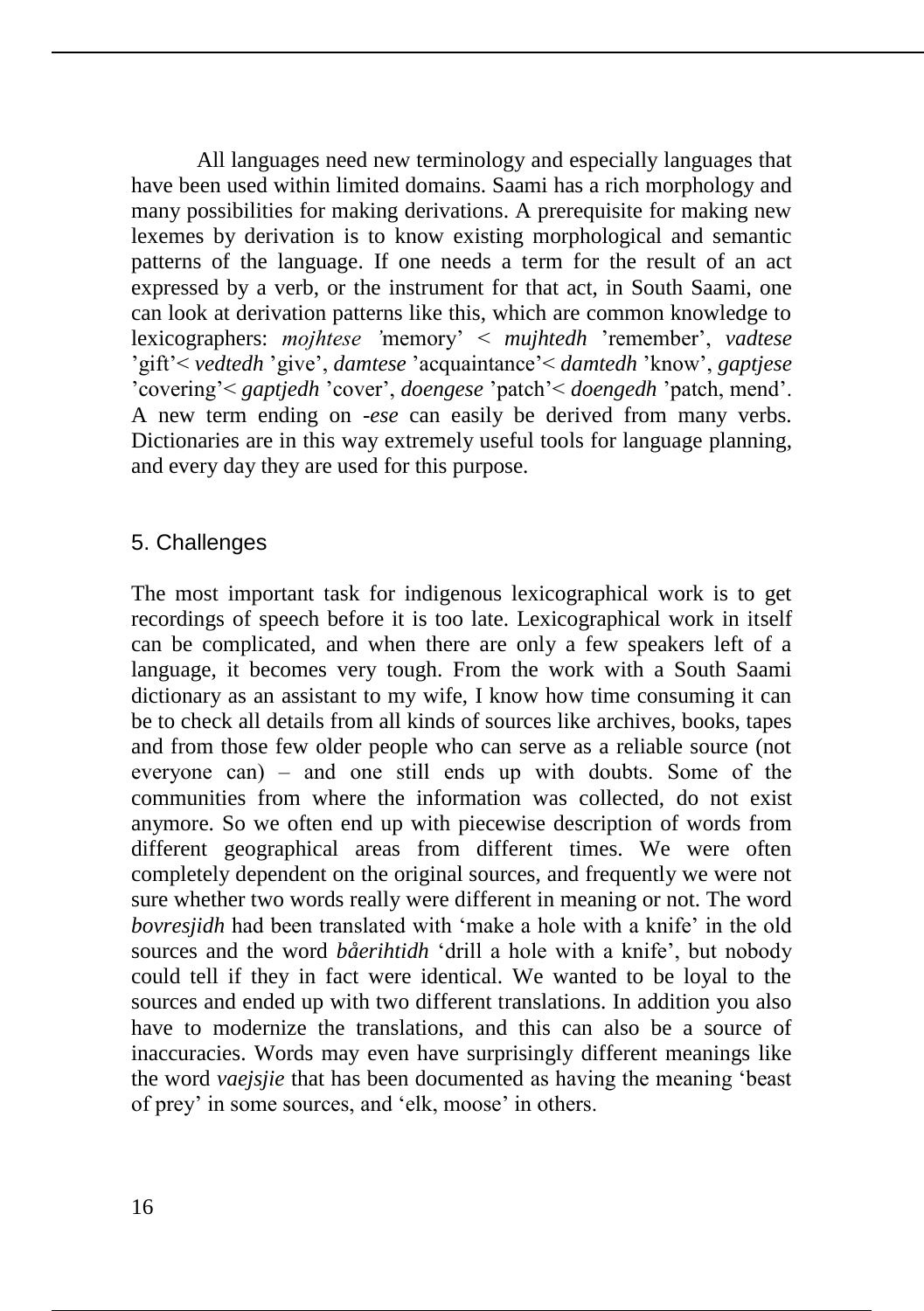### 6. Conclusions

Lexicographic work is extremely important for indigenous languages. We are grateful for what has been done in the past and we are full of expectations for what more lexicographers can do, both when it comes to Saami and with other indigenous languages. Work with indigenous languages is rewarding because there are so many phenomena that have still not been properly described and understood in languages. My teacher professor Knut Bergsland, who used his knowledge to help local Saami communities substantiate their claims of land rights, often said that Chomsky should have studied indigenous languages more before launching his TG-theory. So they even are of interest to general linguistics. Dictionaries and grammar books are the cornerstones of language teaching and of language use, as they provide documentation and organization of information about language structure and the units of language. The best things we can do in order to preserve and develop languages, is to use the languages, and to enable others to use the languages.

### References

- **Aikio, A. 2009.** *The Saami Loanwords in Finnish and Karelian*. Oulu: Oulun yliopisto.
- **Gaup Eira, I. M. 2012.** *The Silent language of Snow.* Tromsø: University of Tromsø.
- **Krupnik, I. and L. Müller-Wille 2010.** 'Franz Boas and Inuktitut Terminology for Ice and Snow: From the Emergence of the field to the "Great Eskimo Vocabulary Hoax"'. In I. Krupnik et al. (eds.), *SIKU: Knowing our ice.* Dordrecht-Heidelberg-London-New York: Springer.
- **Korhonen, M. 1981.** *Johdatus lapin kielen historiaan.* Helsinki: Suomen Kirjallisuuden Seura.
- **Magga, O. H. 2006.** 'Diversity in Saami terminology for reindeer and snow.' *International Social Science Journal* 58: 25–34.
- **Nesheim, A. 1967.** 'Eastern and Western Elements in Lapp Culture.' In *Lapps and Norsemen in Olden Times.* Oslo: Institutt for sammenlignende kulturforskning.
- **Sammallahti, P. 1998.** *The Saami Languages*. Karasjok: Davvi Girji.